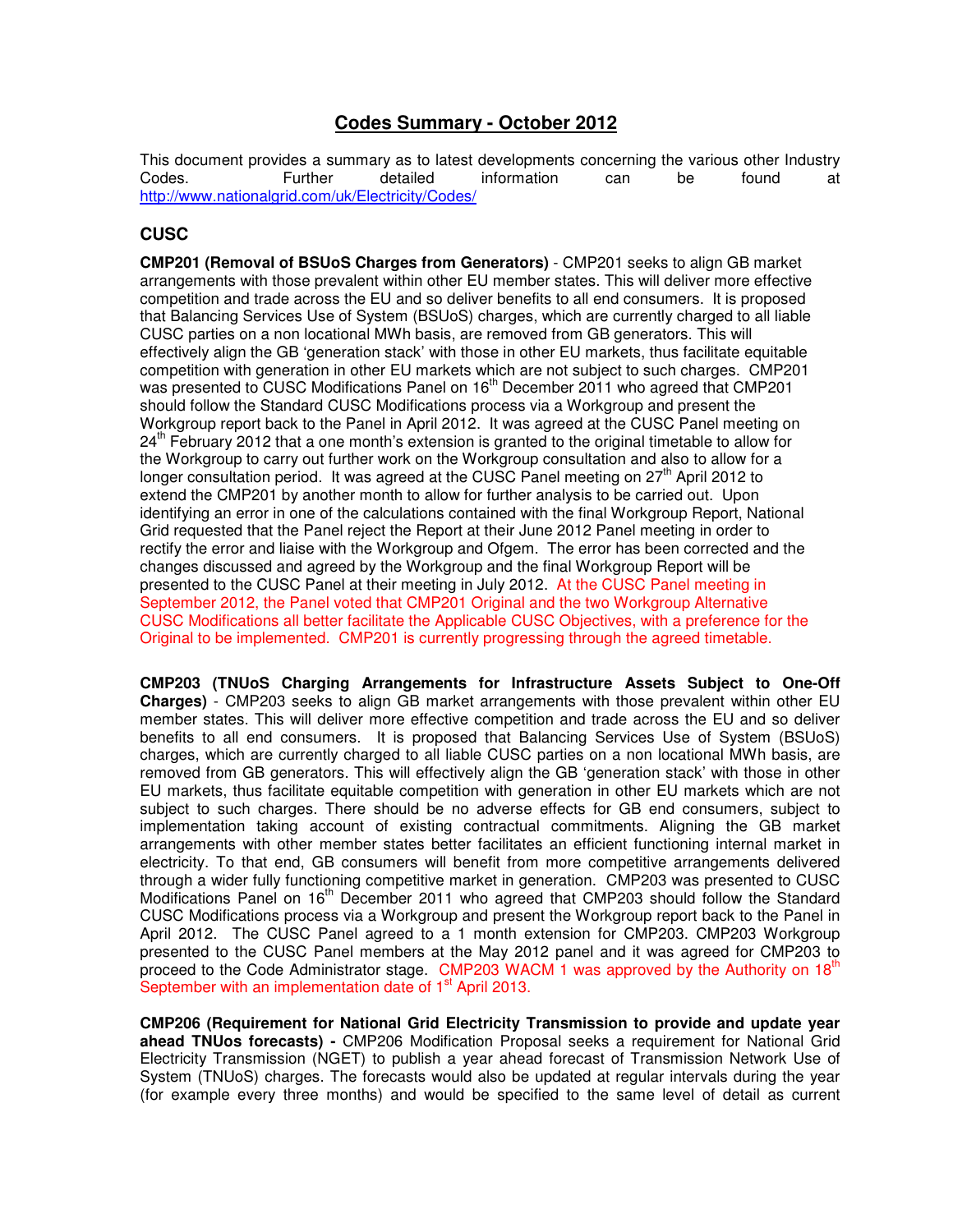notifications of final tariff charges. For example, forecasts of 2013-14 TNUoS charges would be published, say, in May, August and November of 2012 and February in 2013. CMP206 was presented to CUSC Modifications Panel on 30th March 2012 and the CUSC Modifications Panel agreed that CMP206 should proceed to Workgroup. The Workgroup Report was presented to the CUSC Panel on  $31<sup>st</sup>$  August 2012. CMP206 is progressing through the agreed timetable.

**CMP207 (Limit increases to TNUos tariffs to 20% in any one year) -** CMP207 Modification Proposal proposes that National Grid Electricity Transmission (NGET) to limit changes to Transmission Network Use of System (TNUoS) charges so that no element of the charges will increase by more than 20% in any one year. The proposal seeks to reallocate the recovery of allowed revenue within year where tariffs would otherwise rise by more than 20%. The tariff increase would be limited to 20% in any one year, and any changes required more than that amount would be thereby phased in. CMP207 was presented to CUSC Modifications Panel on  $30<sup>th</sup>$  March 2012. The Panel agreed that CMP207 is a methodology change and that it should not be treated as Self-governance. The CUSC Panel agreed that CMP207 should not be exempted from the ongoing electricity transmission charging Significant Code Review. The Authority agreed to confirm its position on this to the CUSC Panel. The Authority ruled that CMP207 should be progressed through the standard CUSC Modifications process unless a direction is issued to the contrary. Therefore CMP207 will proceed to a Workgroup. CMP207 is progressing through the agreed timetable.

**CMP208 (Requirement for National Grid Electricity Transmission to provide and update forecasts of BSUoS charges each month) -** CMP208 Modification Proposal proposes that National Grid Electricity Transmission (NGET) publish a current year forecast and a year-ahead forecast of Balancing Services Use of System (BSUoS) charges. It would also require that the forecasts be updated on a monthly basis during the year and that they should be in a prescribed format with commentary posted on the National Grid website. CMP208 was presented to CUSC Modifications Panel on 30<sup>th</sup> March 2012 and the CUSC Modifications Panel agreed that CMP208 should proceed to Workgroup, with the Workgroup Report to be presented to the CUSC Panel on 31<sup>st</sup> August 2012. The CUSC Panel agreed a two month extension to allow for further work to be developed on the implementation impact and a further Workgroup meeting to take place. The Workgroup Report will now be presented to the CUSC Panel on 26<sup>th</sup> October 2012. CMP208 is progressing through the agreed timetable.

**CMP209 (All suppliers' submitted forecast demand to be export (Charging Methodology Modification Proposal)** - CMP209 seeks to allow supplier to submit a negative demand forecast for the year and receive the embedded benefit payments on a monthly basis within year. Suppliers who net export do not receive these benefits until the annual reconciliation which can be up to 7 months after TRIAD periods for HH sites and 15 months for NHH. CMP209 proposes to correct this disparity. CMP209 was presented to CUSC Modifications Panel on 30<sup>th</sup> April 2012 and the CUSC Modifications Panel agreed that CMP209 should proceed to Workgroup. The Workgroup Report will be presented to the CUSC Panel on 28<sup>th</sup> September 2012. The Panel agreed to a 1 month extension to CMP209 as the first Workgroup meeting was delayed due to availability and also to allow for a longer consultation period through the holiday period. CMP209 is progressing through the agreed timetable.

**CMP210 (All suppliers' submitted forecast demand to be export (CUSC Modification)** - CMP210 seeks to allow supplier to submit a negative demand forecast for the year and receive the embedded benefit payments on a monthly basis within year. Suppliers who net export do not receive these benefits until the annual reconciliation which can be up to 7 months after TRIAD periods for HH sites and 15 months for NHH. CMP210 proposes to correct this disparity. CMP210 was presented to CUSC Modifications Panel on  $30<sup>th</sup>$  April 2012 and the CUSC Modifications Panel agreed that CMP210 should proceed to Workgroup. The Workgroup Report will be presented to the CUSC Panel on  $28<sup>th</sup>$  September 2012. The Panel agreed to a 1 month extension to CMP209 as the first Workgroup meeting was delayed due to availability and also to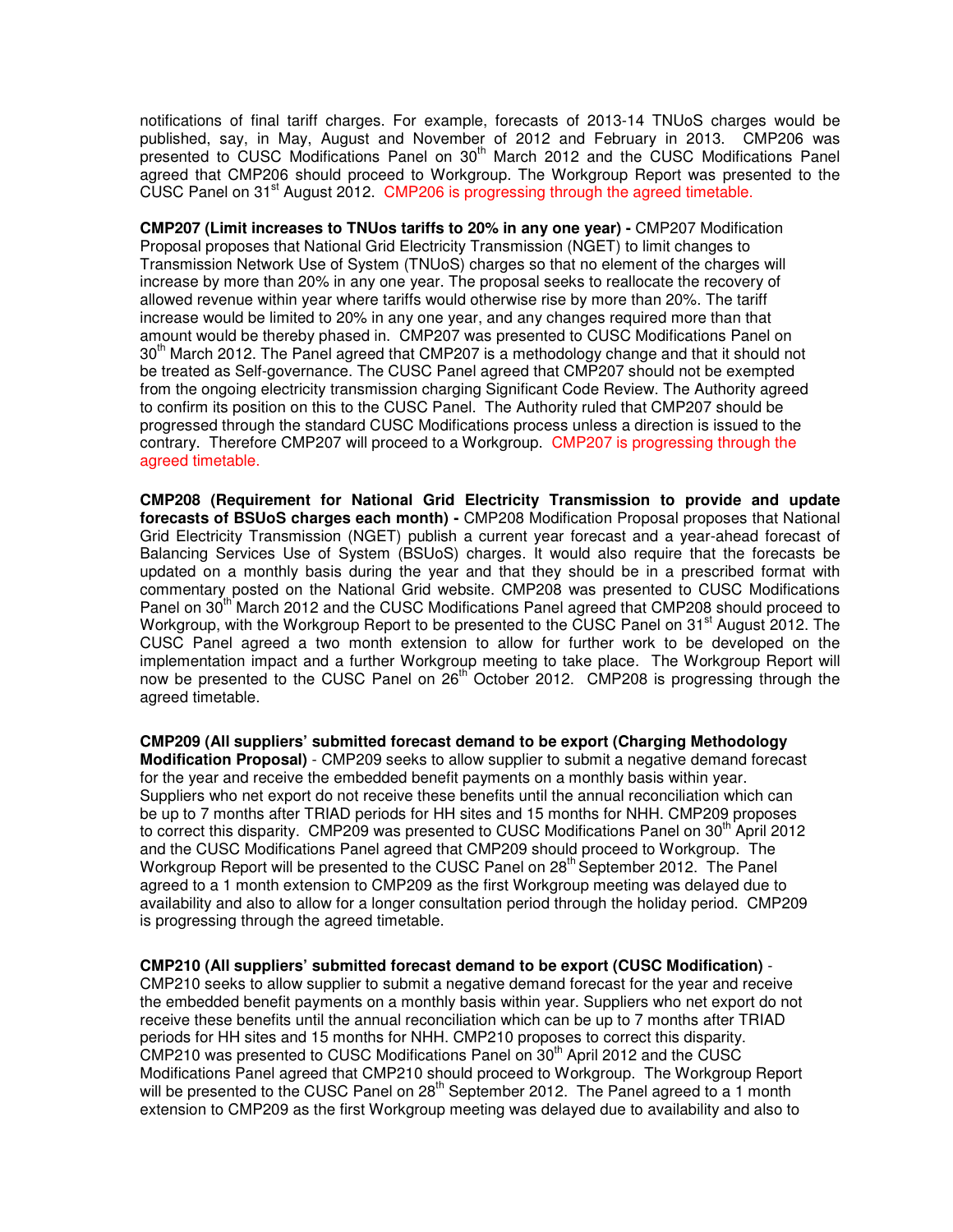allow for a longer consultation period through the holiday period. CMP210 is progressing through the agreed timetable.

**CMP211 (Alignment of CUSC compensation arrangements for across different interruption types).** CMP211 seeks to align the compensation arrangements for CAP48 and CAP144 following discussions at the Balancing Services Standing Group (BSSG) in order to treat parties fairly and consistently. CMP211 was raised by National Grid at the June 2012 CUSC Panel meeting where the Panel to agreed for it to progress to a Workgroup through the Self-governance route and to report back to the October 2012 Panel. CMP211 is progressing through the agreed timetable.

**CMP212 (Setting limits for claims: submission, validation and minimum financial threshold values in relation to relevant interruptions)**. CMP212 also follows discussions held through the BSSG and seeks to adjust the administrative arrangements with regard to dealing with claims, such as timescales and levels of claim values. CMP212 was raised by National Grid at the June 2012 CUSC Panel meeting where the Panel to agreed for it to progress to a Workgroup through the Self-governance route. CMP212 is progressing through the agreed timetable.

**CMP213 – (Project TransmiT TNUoS Developments)**. CMP213 was raised by National Grid as a result of the direction to NGET by the Authority following their Significant Code Review on electricity transmission charging arrangements. CMP213 is made up of three main elements: Network Capacity Sharing, Inclusion of HVDC in the charging calculation, and Inclusion of islands links into the charging methodology. The Panel agreed for CMP213 to progress to a Workgroup through the standard route and to report back to the December 2012 CUSC Panel. CMP212 is progressing through the agreed timetable.

# **Grid Code**

The most recent meeting of the Grid Code Review Panel was held on 19<sup>th</sup> September 2012. The next GCRP will take place on 20<sup>th</sup> November 2012.

# **Consultations & Reports to the Authority**

# **2010**

# **B/10 (Record of Inter-system Safety Precautions (RISSP))**

Consultation published on the 2nd February 2010, responses were requested by the  $30<sup>th</sup>$  March 2010. Five responses have been received and a Report to the Authority has been submitted for a decision. Ofgem have raised a couple of questions relating to B/10. NGET have responded to these queries and re-submitted the Report to the Authority. The Authority has approved B/10, but the implementation date has not yet been agreed.

# **2011**

#### **C/11 (BM Unit Data from Intermittent Generation)**

C/11 proposes to amend the definitions of Output Useable (OU) and Physical Notification (PN) within the Grid Code, along with changes to the obligation to follow PNs. The objective of these changes is to improve clarity with regard to data provided by Generating Units powered by Intermittent Power Sources. This Industry Consultation was published on  $18<sup>th</sup>$  May 2011 with responses requested by 16<sup>th</sup> June 2011. Six responses were received and following discussion at the September 2011 GCRP, an additional Working Group meeting was held in November to discuss further refinements of the proposals. A revised Workgroup Report and further Industry Consultation are being drafted.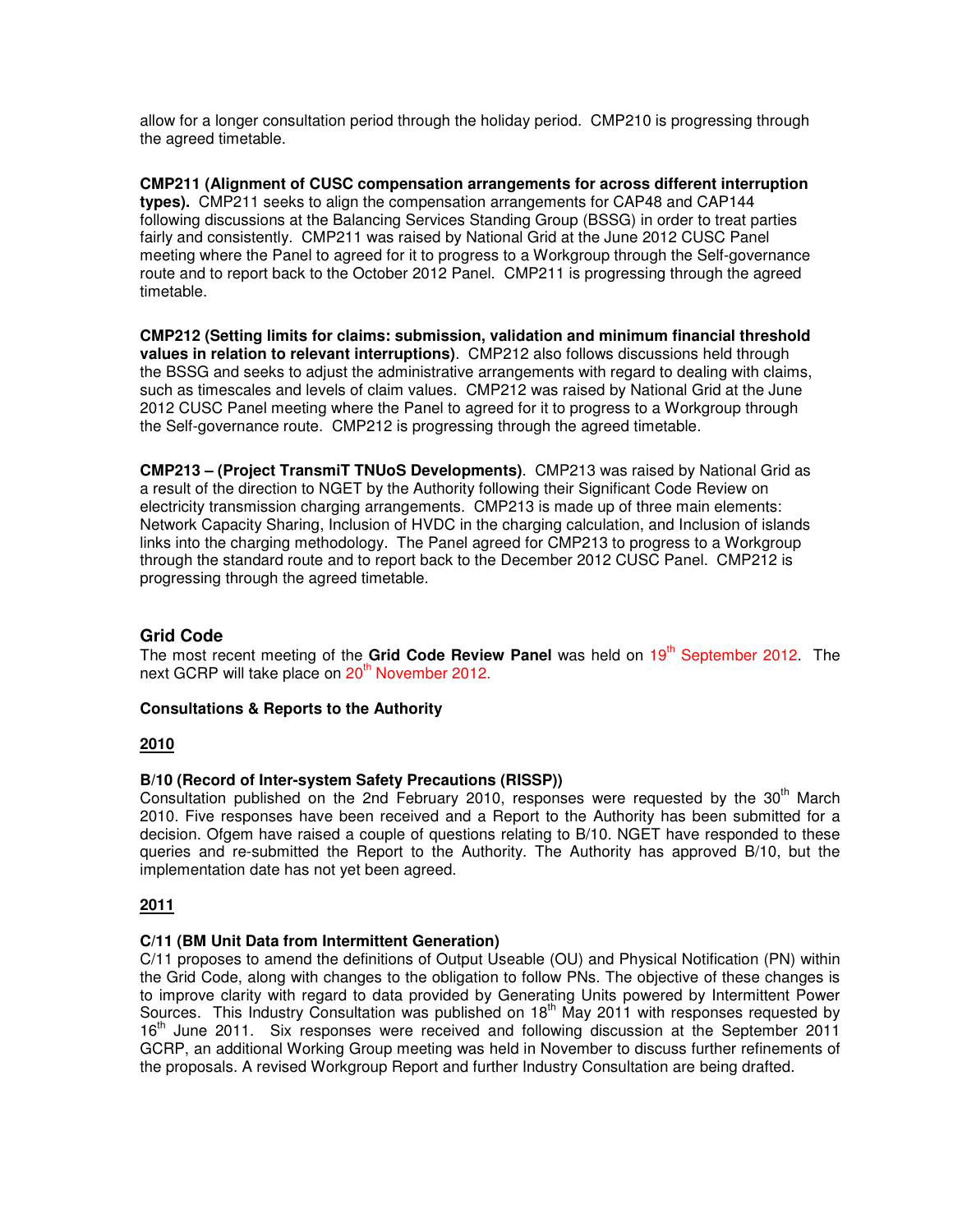# **2012**

## **A/12 (Information Required to Evaluate Sub-Synchronous Resonance)**

Proposes changes to facilitate the exchange of information required to evaluate and, if necessary, mitigate the risk of Sub-Synchronous phenomena such as Sub-Synchronous Resonance on the Transmission System. The Industry Consultation closed on  $26<sup>th</sup>$  March 2012 and 5 responses were received. National Grid is considering some possible issues identified in the consultation responses. Once these are resolved, National Grid will submit a Report to the Authority.

## **B/12 (Formalising Two Shifting Limit and other parameters)**

This consultation has been published by the Electricity Balancing System Group and is seeking views on modifications to the Grid Code to make Two Shifting Limit and certain items of Other Relevant Data (Grid Code BC1.4.2(f)) formal parameters. The consultation opened on  $16<sup>th</sup>$  March 2012 and responses are requested by 24th April 2012. Consultation closed with 9 responses received. The EBSG have submitted a workgroup report on TSL to the GCRP panel who met on the  $18<sup>th</sup>$  July. As the issues surrounding TSL were originally raised by Eggborough, National Grid hosted a meeting with Eggborough on 26 July 2012 to discuss their issues and try to develop a pragmatic way forward. A consultation 'Treatment of Two Shifting Limit' has been drafted to go out to consultation in October. This will consider whether TSL should be formalised or removed from the Grid Code. The draft has been distributed to the GCRP and EBSG distribution lists for comment. The B/12 consultation closed on 21<sup>st</sup> September 2012

## **C/12 (Safety Management of Three Position GIS Earth Switches)**

C/12 seeks to modify the Grid Code to permit the option of Earthing before Points of Isolation have been established, in the England & Wales Transmission area, to reflect the design changes in Three Position Gas Insulated Switchgear Earth Switches. National Grid has published the Industry Consultation and responses are requested by the  $4<sup>th</sup>$  July 2012. The consultation closed with three responses received. The Report to the Authority was sent to the Authority for decision on the 18<sup>th</sup> September 2012.

#### **D/12 Maintenance Standards (CC.7.7)**

The scope of this group was limited to a review of Grid Code obligation CC.7.7 and Maintenance Standards. The Working Group would be tasked with assessing the current industry codes associated with the notification of Scottish and Offshore generators and Scottish Distribution Network Operators in relation to changes of system fault levels. The intention is to afford these Users with a similar notification and protection as given to Users connected in England and Wales. The last meeting took place on 31<sup>st</sup> October 2011 and a Workgroup report has been submitted to January 2012 GCRP. The Workgroup Report makes reference to the STC Committee needing to review some of the processes in the STC and STCPs in relation to notification of Users being affected by other User works or Transmission Owner works. At the January 2012 GCRP it was agreed to extend the Terms of Reference to address an issue identified by Workgroup members that was not part of the original scope. A workgroup meeting took place on the 18<sup>th</sup> April 2012. The workgroup report was submitted to the July 2012 GCRP and a consultation followed. The consultation has now closed with 4 responses received. As a result of the responses, the Workgroup is redrafting the legal text.

# **Working Groups**

#### **Frequency Response Working Group**

The BSSG Working Group was established to assess the technical and commercial aspects of frequency response for current and future generation mix and new technologies. The working group is to assess the existing Grid Code obligations for appropriateness for the current environment. At the last Working Group meeting (15<sup>th</sup> Oct) it was proposed that a technical sub group was established to determine total system requirements for both inertia and response. The sub group held its first meeting on 15<sup>th</sup> November 2010. The sub-group has now concluded and submitted their report to the Frequency Response Working Group. The Working Group is currently drafting the Workgroup Consultation. The previous meeting was held on  $5<sup>th</sup>$  April 2012. The Frequency Response Workgroup Consultation was published on the 18<sup>th</sup> September 2012 for 30 business days.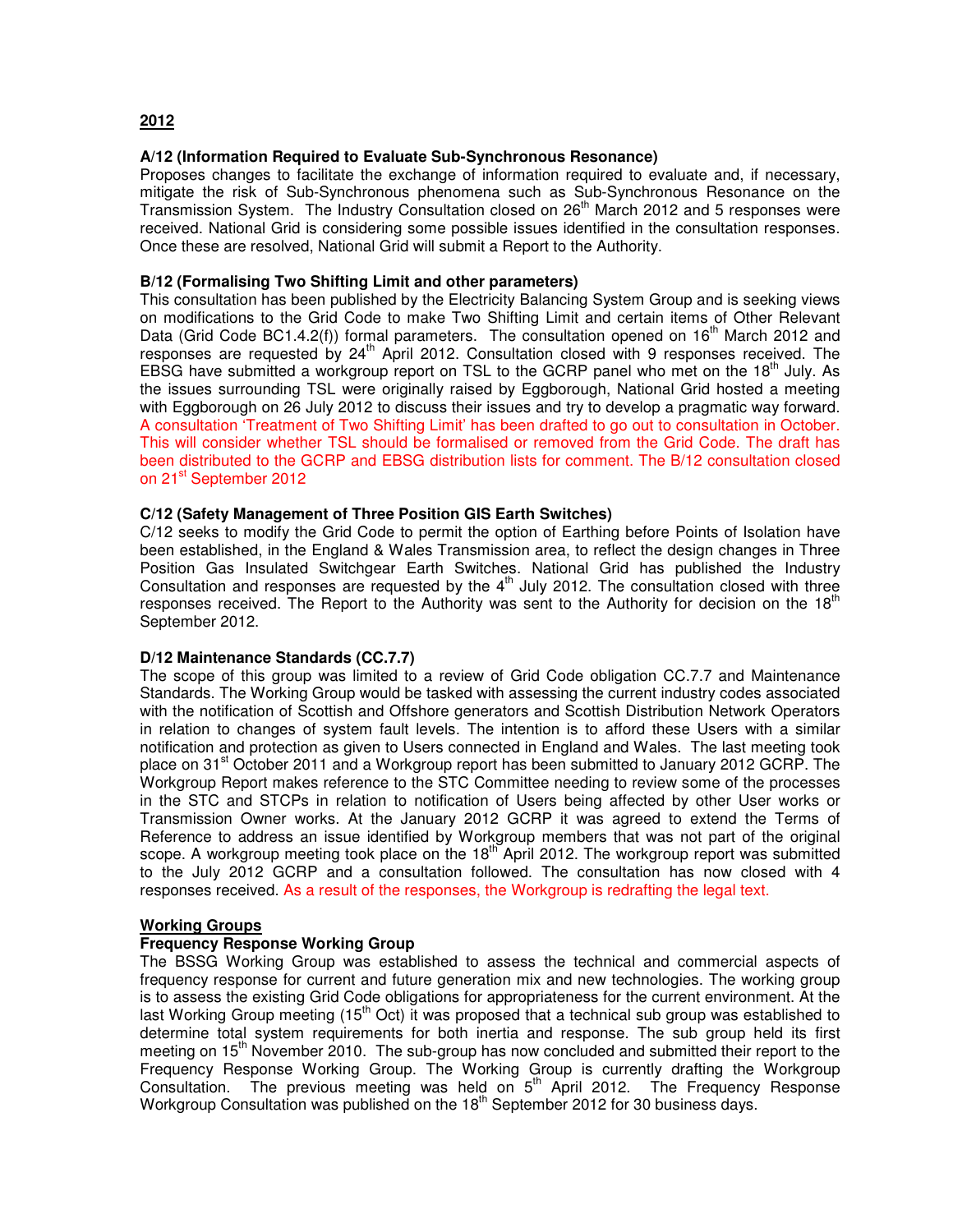#### **BMU Configurations Offshore**

This purpose of this group is to look at development of standard BMU Configuration diagrams for offshore Power Park Modules. The Working Group will assess the current industry code requirements for the relevant reporting of such data, determine what the System Operator requires and consequently develop code modifications for the provision of such information. The last meeting took place on  $14<sup>th</sup>$  February 2012 where it was agreed that the Workgroup Report would be drafted. No further meetings are anticipated.

#### **Electricity Balancing System Group (EBSG)**

The scope of this group is limited to that of the Electricity Balancing System, and the Balancing Mechanism and Ancillary Services data and instructions that it will support. The group will consider the changes requested by the industry in response to National Grid's consultations and also any changes that are offered as part of the standard vendor system. The group has established two subgroups EBSIT (focusing on IT issues) and EBSMSM (focussing on Multi Shaft modelling). The last EBSG meeting took place in on 13<sup>th</sup> July 2012. The EBSG was given an update to the EBS Multi Shaft Modelling Subgroup. The main action of this subgroup is to work up a "straw man" configuration modelling proposal and bring this back to EBSG and GCRP in due course. There is no forecast on when this might be presented at this time. A regularly updated EBS Project Plan is now presented at each EBSG meeting, giving an overview of events and milestones. This supported discussion around release dates for EBS and how these would consider release dates for Elexon. The next meeting is scheduled for Wednesday 24<sup>th</sup> October 2012 in Wokingham.

#### **Power Available**

Following discussions within the CBSG, in March 2012, the group initiated proposals to develop the concept of Power Available for wind farms. This concept proposes to use data, such as wind speed, to calculate the potential power that would have been produced by a wind farm if they did not have their output curtailed. This value could then be used to assist with the integration of intermittent generation into current balancing arrangements for example as a reference point for settlement of bid/offer acceptances rather than the current method of using the generator's Final Physical Notification (FPN). There is overlap between this and the High Wind Speed Shutdown Workgroup. The first meeting was held on the 11<sup>th</sup> September 2012 and the next meeting is due to be held on  $8<sup>th</sup>$  November 2012.

#### **High Wind Speed Shutdown**

Wind turbines are designed to operate within a specific range of wind speeds. Generally, where the speed exceeds such operating ranges, it can lead to the turbines disconnecting in order to protect against damage due to excessive mechanical loading. The impact this has on the transmission system is that there will be a loss of power leading to a drop in frequency. The secondary effect is the potential uncontrolled reconnection of the turbines once the wind speed returns to a safe operating range. This could lead to a high frequency event due to the additional power from the turbines combined with replacement plant which may have been despatched to mitigate the initial low frequency. A workshop was held on 11 April 2012 to further discuss these issues with relevant industry stakeholders. This workshop concluded that a Workgroup should be established under the governance of the GCRP, this was approved at the July 2012 GCRP. The first workgroup meeting was held on the 11th September 2012 and the next meeting is due to be held on  $8<sup>th</sup>$  November 2012.

#### **Information on Embedded Small Power Stations for the Purposes of Developing, Planning and Operating the Transmission System.**

This workgroup was established at the May 2012 GCRP meeting. The workgroup will; review information currently provided by Network Operators to NGET concerning embedded small power stations, review how this information is used, identify any inconsistencies between how Small Power Stations connected to User's networks can be accounted for and identify any information which is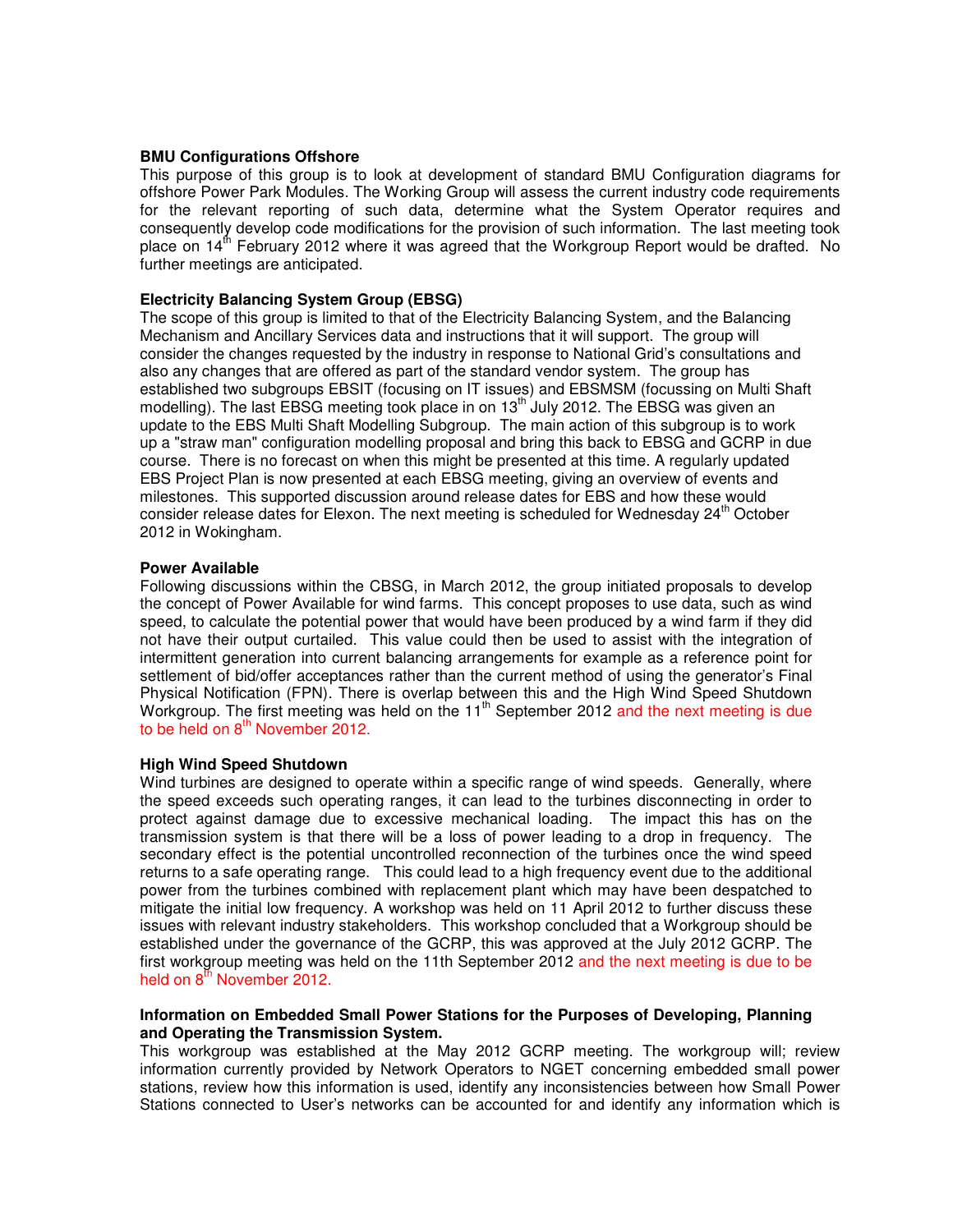necessary and not provided or information that is provided but is not necessary. NGET is currently arranging the first Workgroup meeting.

#### **Frequency Changes during Large Disturbances and their impact on the Total System**

The Frequency Changes during Large Disturbances and their impact on the Total System Workgroup was established by Grid Code Review Panel (GCRP) at the May 2012 GCRP meeting. The workgroup will review the expected behaviour of the Total System when subject to frequency changes during large disturbances with particular focus on the rate of change of frequency. The workgroup will also review the findings of the frequency response technical sub-group and assess their implications, take account of relevant international practice and the approach taken in European code development and evaluate the costs, benefits and risks of any actions necessary to maintain or improve current levels of resilience to frequency changes under future system conditions. The first Workgroup meeting is scheduled for 26<sup>th</sup> October 2012.

#### **Electricity Supply Emergency Code**

DECC raised an issue at the September 2012 GCRO relating to the definition of roles and responsibilities for rota disconnection. The GCRP approved the issue to go out to consultation. NGET is drafting the Consultation Report.